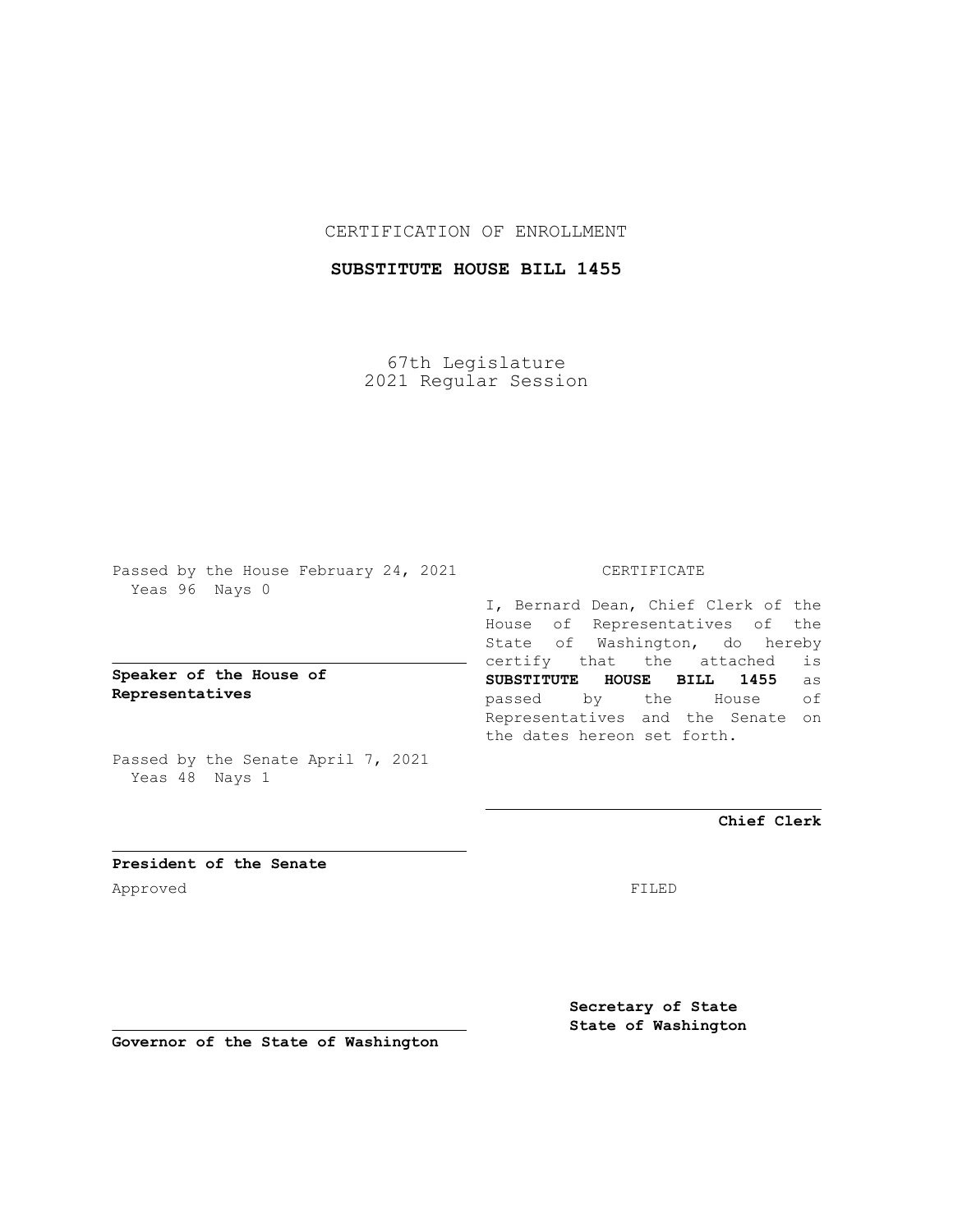## **SUBSTITUTE HOUSE BILL 1455**

Passed Legislature - 2021 Regular Session

**State of Washington 67th Legislature 2021 Regular Session**

**By** House Labor & Workplace Standards (originally sponsored by Representatives Mosbrucker, Boehnke, Young, Sutherland, and Jacobsen)

READ FIRST TIME 02/15/21.

 AN ACT Relating to the use of social security numbers by the department of labor and industries and the employment security department; adding a new section to chapter 43.22 RCW; and adding a 4 new section to chapter 50.12 RCW.

5 BE IT ENACTED BY THE LEGISLATURE OF THE STATE OF WASHINGTON:

6 NEW SECTION. **Sec. 1.** A new section is added to chapter 43.22 7 RCW to read as follows:

 (1) For the purposes of preventing fraud and protecting personal privacy, the department shall examine its current practices in which it discloses the full social security numbers of persons in its correspondence with nongovernmental third parties.

12 (2) If the disclosure of full social security numbers in its 13 correspondence with nongovernmental third parties is not required for 14 compliance with any state or federal law, the department shall:

15 (a) Institute procedures to replace the use of full social 16 security numbers with other forms of personal identifiers in its 17 correspondence with nongovernmental third parties; and

18 (b) By July 1, 2023, cease disclosing the full social security 19 numbers of persons in its correspondence with nongovernmental third 20 parties.